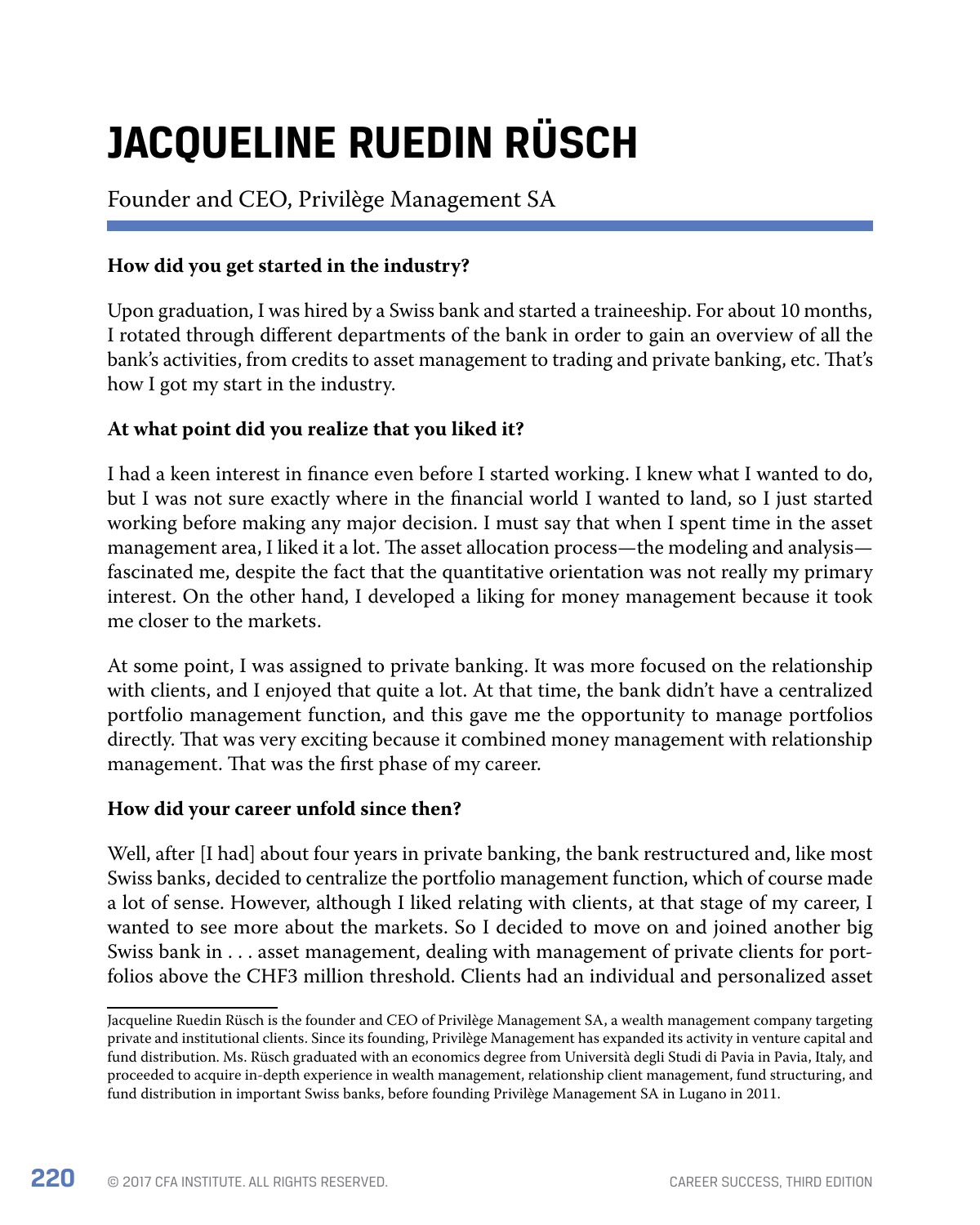allocation, and that was very interesting. For the first time, I was really managing money. I started as a portfolio manager within the team, and then I became head of the team.

## **Do you think of yourself as having planned any of the elements of your career? Was there an element of luck or just a natural progression?**

I think it was a mix of both. I believe that in life in general you need some luck, and sometimes you need to be in the right place at the right moment; that's for sure. But at the same time, I believe that it's also hard work that allows you to achieve your goals. You need to know what you want to achieve and how you want to reach your goals, and then you must work hard to get there. Along the way, a bit of luck can only help.

Have I planned my career? I don't really know. It depends what we mean by "planned." Essentially, you never know what your career path is going to be, but I have always worked with enthusiasm and I have always enjoyed what I was doing. In that sense, I always progressed in what I enjoyed doing, and when I changed something it was because I wanted to see and learn something different and new. In that sense, it can be said that I did in fact plan a few things by saying to myself, "OK, now is the time to move on," but I don't know if that counts as "planning."

#### **In what ways has your career in finance provided you a sense of purpose?**

Well, I like very much what I do, even though our industry has not always been what I dreamt of or what I thought it should be. For example, the global financial crisis demonstrated that it has not always been as ethical and transparent as it should be. So, for me, it has always been important to proceed in an ethical and transparent way.

Finance also requires a good dose of creativity, despite it being driven by numbers. It evolves continuously: You have new products, new markets, innovative ways of managing the money, and so on. Therefore, the learning process is continuous, and I like learning new things.

## **During your career, what skill sets do you think have had the most impact on your career? And as you've progressed, what are some of the leadership skills that you feel you've developed over time?**

Probably the ability to have good relationships with people—that's probably one of the key elements. Then, I believe, humility, because there is always someone that knows more than you do or who can see something you did not see. Therefore, you must be able to listen and learn from others. Finally, teamwork and being able to lead and motivate a team.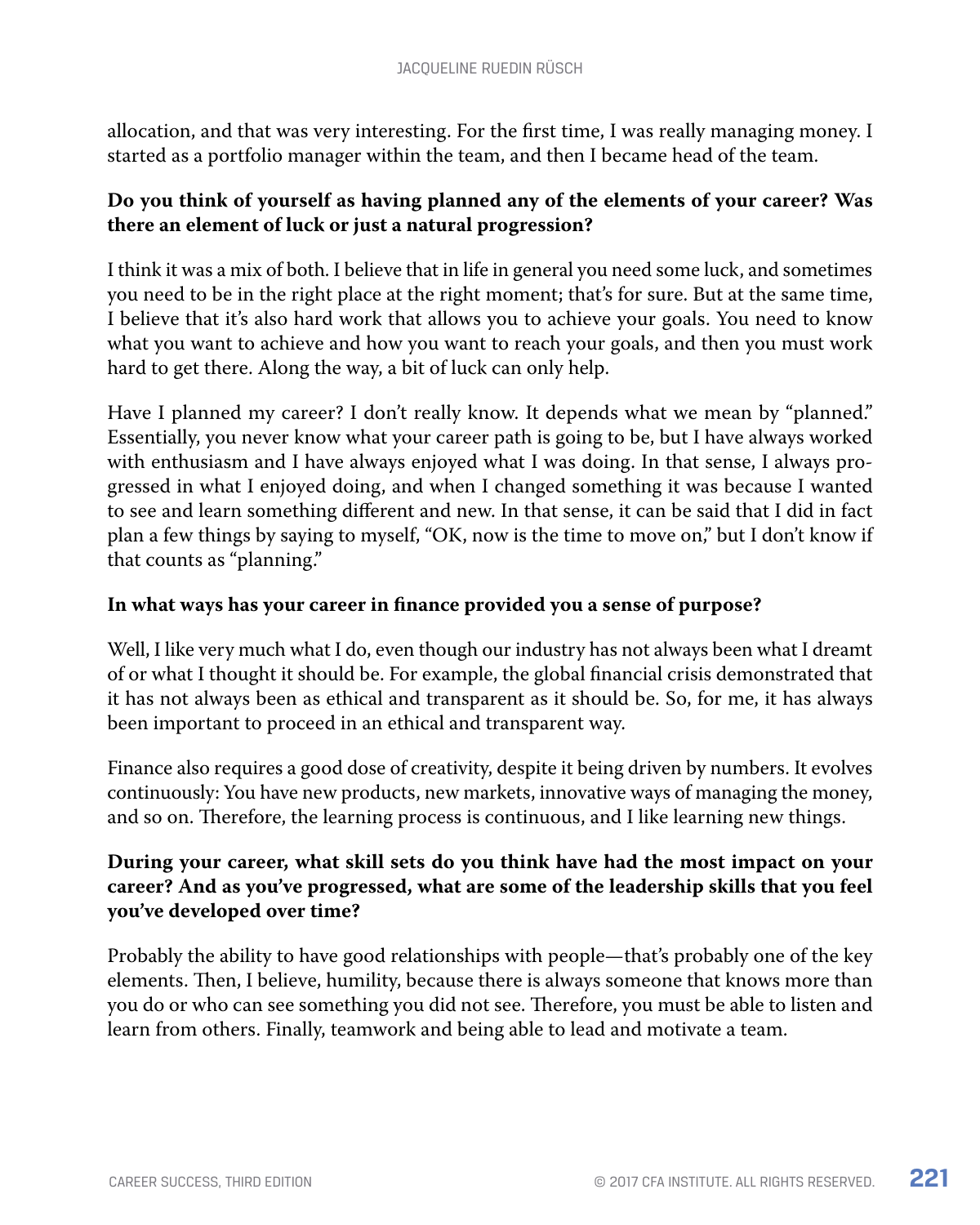#### **How would you characterize your leadership style?**

I believe I lead, as I live, by example and by working harder than everybody else. I also try to transmit positivity and enthusiasm. I try hard to make everyone feel appreciated for the things they can do best and make sure that everyone understands that we are all important within the team. Therefore, I try to make sure that everyone participates [in] the day-to-day decision-making process. When the team succeeds, it is everyone's success and all will be rewarded. When things don't go as planned, I need to take responsibility.

#### **What challenges in your career have you learned the most from?**

Obviously, nothing progresses in a straight upward line. Failure is necessary. When you encounter a glitch—like down markets or unsatisfied clients, challenging corporate politics, or even personal setbacks—the first thing I do is to concentrate on how to survive or even exploit the situation. But the most important thing is to learn from adversity so that you can become a better entrepreneur and person.

## **What do you know now about working in the investment industry that you wish you had known when you started?**

When you start, you often think, "I'm never going to be able to know as much as they know," because there are always more experienced and knowledgeable people than you. . . . But ultimately, you realize that nothing is beyond your reach. Having known that from the very beginning could have allowed me a smoother path, but that again is part of the learning process.

#### **In your opinion, what's more important: leveraging strengths, overcoming weaknesses, or striking a balance between the two?**

Probably a balance. I'm a person who believes balance is, in general, the best thing.

#### **Can you tell me about the decision and the process of founding your own firm?**

Running my own business has always been my dream since I was a child. I always had the entrepreneur attitude, and at a certain point, having worked in the banking industry in Switzerland and watching it change dramatically in the last 20 years, I arrived at the conclusion that banking was no longer my cup of tea. I realized that there was too much "politics" and too little correspondence with a true commitment toward the client, so I felt that my objectives were no longer aligned with the objectives of my employers. Therefore, I decided that it was time for me to exploit new business opportunities and offer a different type of services to clients.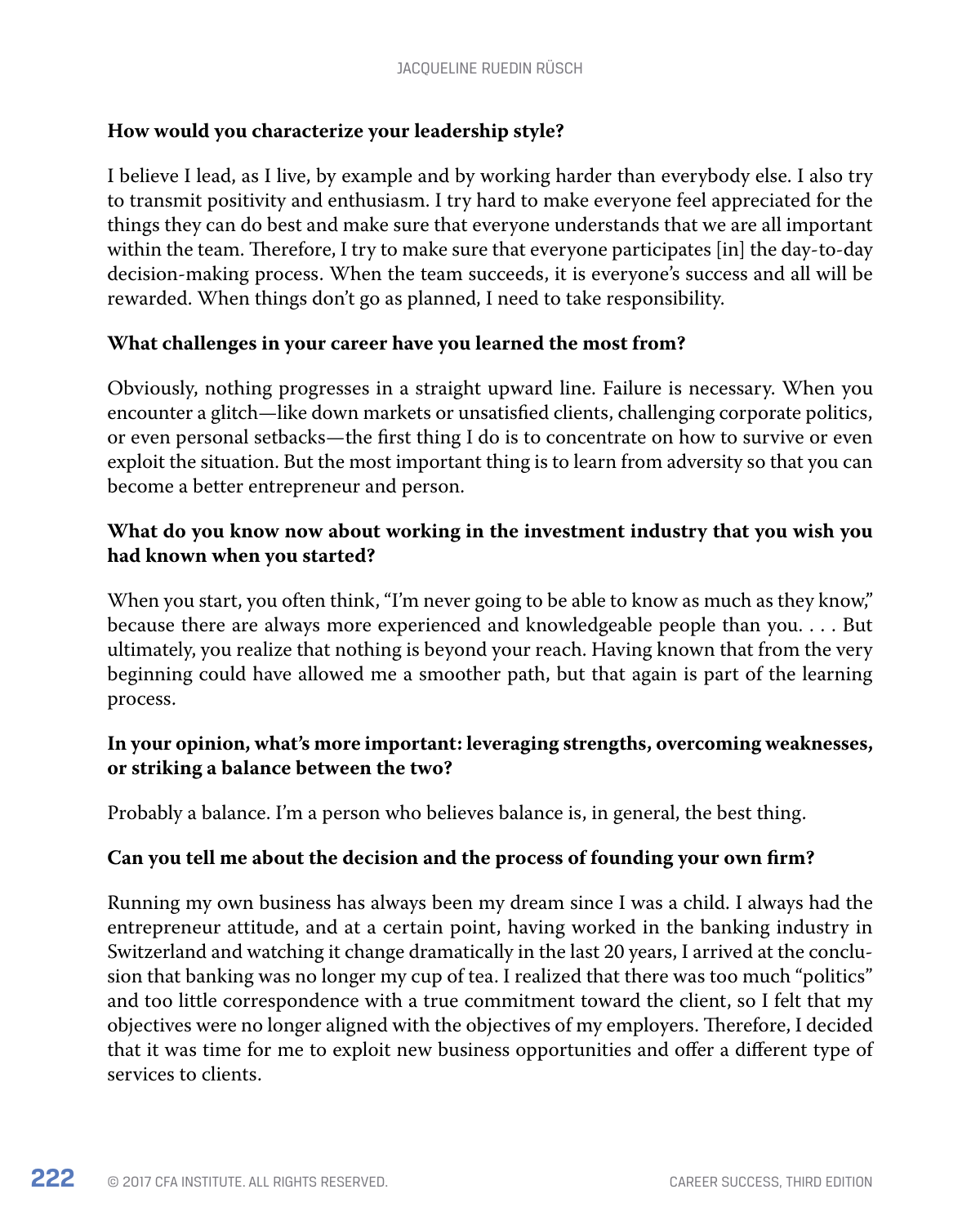I started my company alone instead of waiting to find the right partner, and I didn't want to partner with someone that I wasn't sure would share my same vision. A partnership in a company is more challenging than a marriage. For me, the time had arrived and I needed to just start. So I said to myself, "OK, I'm going to try on my own, and if I fail, I fail on my own." Frankly, it was very important for me to create something where clients are truly the focal point of everything we do, and the comfort of having my family behind my decision was key.

#### **What did you find surprising about the effort to start your own business?**

It was very difficult at the beginning. I had underestimated [the impact of the fact] that being alone didn't allow me to discuss and share important decisions. Everything was simply on my shoulders, and I had to think about everything, every day. What I'm trying to say is that when you work for a big company, such as a large bank, you can rely on almost everything, so you just need to focus on your own work. But when you start up a company, you need to know about everything: accounting, coordinating the audit, buying furniture, setting up your IT, etc. I even had to clean the office myself!

The second challenge was to acquire clients. When you have a brand behind you, potential clients feel more comfortable and can be more easily convinced to work with you; they feel reassured. But when it's just you, convincing potential clients is infinitely more challenging. Imagine the pressure you are under when you must pay the bills and you don't know whether you will be able to increase your client base. But after the first period, I was able to start hiring people and things started to look up, and it finally began to feel like things might finally work out after all. So I started to think about the next milestones. That was a great feeling.

#### **That sounds very exciting.**

It is. I must say, I have never looked back, even though my previous experiences were absolutely important and fantastic. Before starting your own company, it is important—the experience you gain in large or medium-sized companies, where you learn how things must be done and how things should not be done.

#### **If you were mentoring someone who was starting out in the investment industry, what kind of advice would you give him or her?**

Well, first of all, I would say, "Be curious, ask questions, and work hard to demonstrate what you are worth." Before expecting something, you have to show your value. In our industry, you often see people that have reached certain levels; they have money, and they just focus on their financial rewards. Personally, I think money is not what can drive your choices. Serving clients and providing a dedicated service will take you to the next level with much